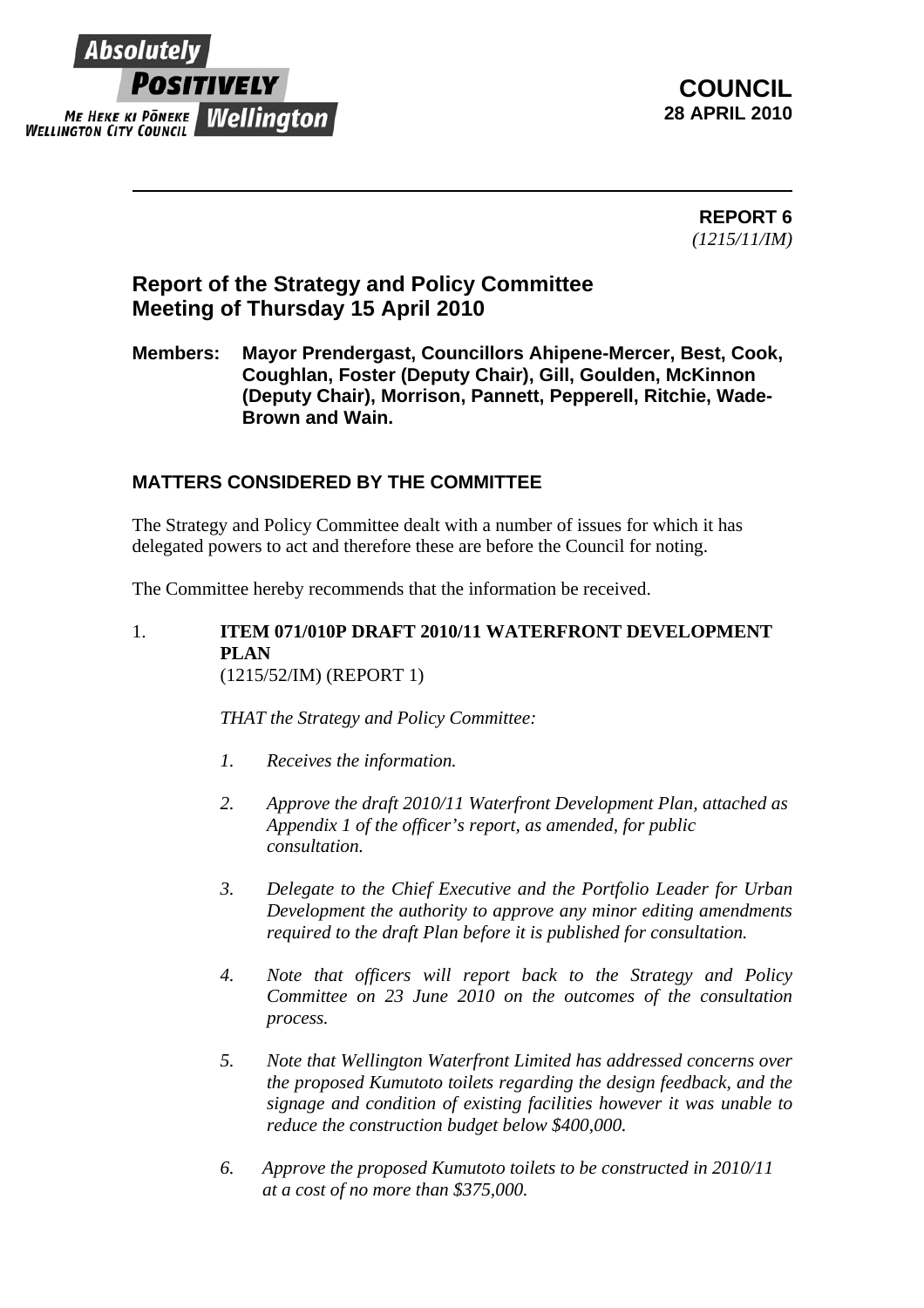#### 2. **ITEM 072/010P QUEENS WHARF PRECINCT – DEVELOPMENT OF A MASTER PLAN** (1215/52/IM) (REPORT 2)

*THAT the Strategy and Policy Committee:* 

- *1. Receive the information.*
- *2. Note that Wellington Waterfront Limited is in the process of developing a master plan for the Queens Wharf precinct.*
- *3. Receives a report back which will be scheduled before the end of 2010.*

#### 3. **ITEM 073/010P REVIEW OF THE POLICY FOR WELLINGTON CITY COUNCIL'S SOCIAL HOUSING SERVICE**  (1215/52/IM) (REPORT 3)

*THAT the Strategy and Policy Committee:*

- *1. Receive the information.*
- *2. Note that the draft policy for Wellington City Council's social housing service was publicly consulted on from 8 December 2009 to 26 February 2010.*
- *3. Note that 26 written submissions were received and ten oral submissions were heard on Thursday 18 March 2010.*
- *4. Note that the Housing Upgrade Programme will continue to reassess the configuration of each housing complex when it is being upgraded taking into account the demand for single person accommodation in that area.*
- *5. See Part A.*
- *6. Delegate to the Chief Executive and Social Portfolio Leader the authority to approve minor editorial changes and to give effect to any changes agreed by the Committee, prior to the policy being referred to Council for approval.*

## 4. **ITEM 074/010P REVIEW OF THREE YEAR FUNDING CONTRACTS**

(1215/52/IM) (REPORT 4)

*THAT the Strategy and Policy Committee:*

- *1. Receive the information.*
- *2. Note that the proposed funding model for community centres is subject to consultation and decision through the Draft Annual Plan.*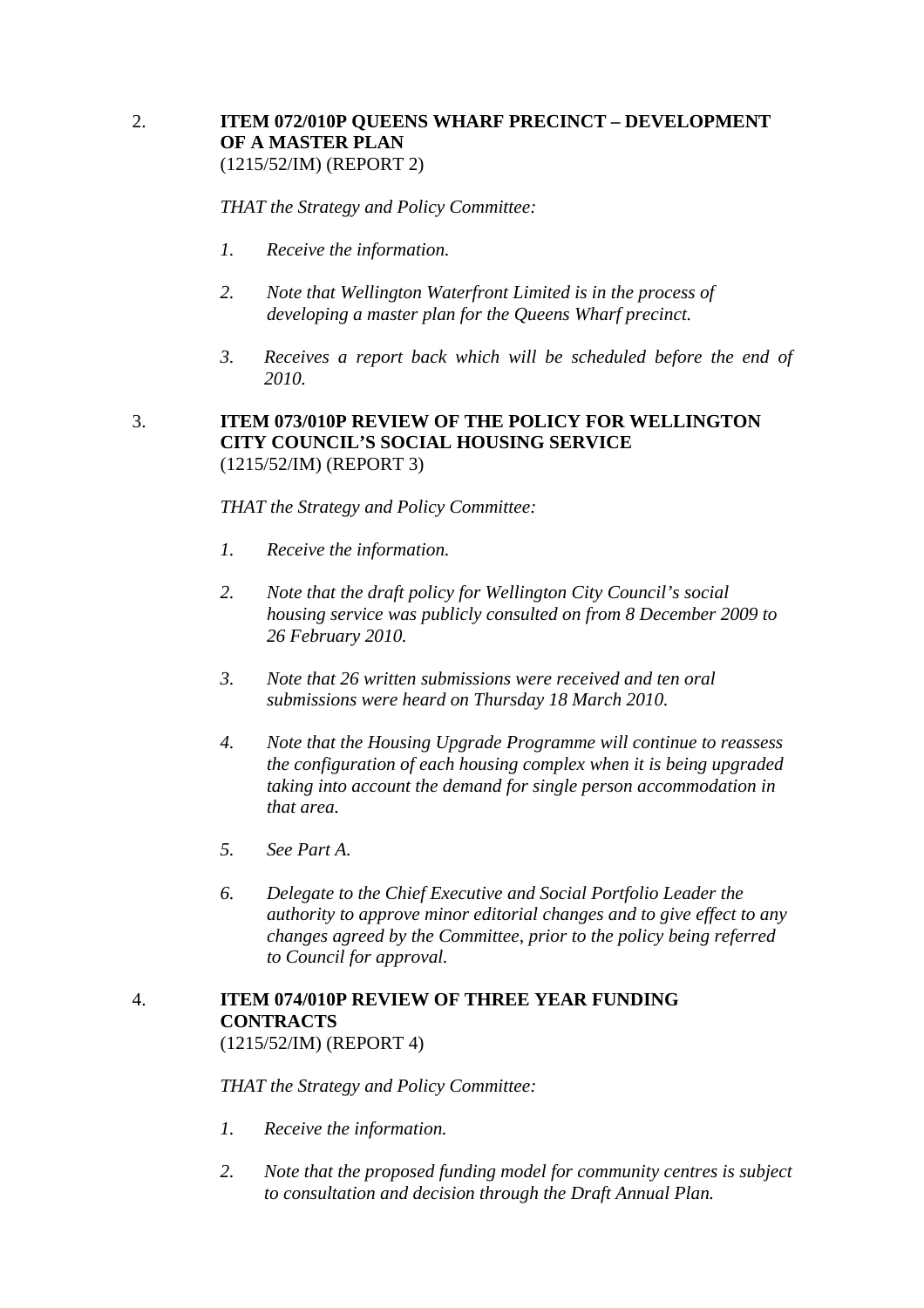| 3. | Agree, subject to the annual plan process to fund the three-year grant |
|----|------------------------------------------------------------------------|
|    | contracts as below:                                                    |

| Organisation                                                         | Amount   |  |  |
|----------------------------------------------------------------------|----------|--|--|
| <b>Community Centre Contracts</b>                                    |          |  |  |
| <b>Aro Valley Community Centre</b>                                   | \$40,821 |  |  |
| <b>Brooklyn Community Association</b>                                | \$38,464 |  |  |
| <b>Brooklyn Community Resource Centre</b>                            | \$25,380 |  |  |
| <b>Churton Park</b>                                                  | \$0      |  |  |
| Hataitai Collective & Community House                                | \$37,001 |  |  |
| Johnsonville Community Centre                                        | \$45,000 |  |  |
| Karori Community Centre                                              | \$45,000 |  |  |
| Khandallah Cornerstone Resource Centre                               | \$35,579 |  |  |
| Kilbirnie/Lyall Bay Community Centre                                 | \$45,000 |  |  |
| <b>New Crossways Community Trust</b>                                 | \$36,308 |  |  |
| <b>Newtown Community and Cultural Centre Trust</b>                   |          |  |  |
| Newtown Community & Cultural Centre                                  | \$45,000 |  |  |
| <b>Newtown Playground Hall</b>                                       | \$31,041 |  |  |
| Northland Memorial Community Centre                                  | \$31,871 |  |  |
| <b>Strathmore Community Base</b>                                     |          |  |  |
| <b>Strathmore Park Community Base</b>                                | \$45,000 |  |  |
| Miramar Community Centre (via Strathmore)                            | \$42,572 |  |  |
| Thistle Hall                                                         | \$45,000 |  |  |
| <b>General Contracts</b>                                             |          |  |  |
| Age Concern Wellington Inc                                           | \$10,000 |  |  |
| English Language Partners Wellington Incorporated                    | \$12,000 |  |  |
| <b>Fringe Arts Trust</b>                                             | \$85,000 |  |  |
| Katherine Mansfield Birthplace Soc.                                  | \$68,000 |  |  |
| Mokai Kainga Maori Centre Charitable Trust                           | \$42,500 |  |  |
| <b>Wellington Activity Centre</b>                                    | \$35,000 |  |  |
| Wellington Boys and Girls Institute Inc                              | \$90,000 |  |  |
| Wellington People's Centre Inc                                       | \$0.00   |  |  |
| ZEAL (Under Body & Soul Trust)                                       | \$80,000 |  |  |
| <b>New Contracts</b>                                                 |          |  |  |
| Challenge 2000                                                       | \$40,000 |  |  |
| <b>Newtown Festival</b>                                              | \$40,000 |  |  |
| <b>Wesley Community Action (Wesley Wellington Mission</b>            | \$0.00   |  |  |
| Inc.)                                                                |          |  |  |
| The People's Times                                                   | \$0.00   |  |  |
| Unlimited Potential ICT Professionals Network<br><b>Incorporated</b> | \$0.00   |  |  |
| <b>Wellington ICT</b>                                                | \$35,000 |  |  |

\*\$35,713 will be available for Churton Park once the facility is built. Note: the unallocated \$35,713 will be available for allocation if required across community centres after the Draft Annual Plan consultation on the funding model on community centres is completed.